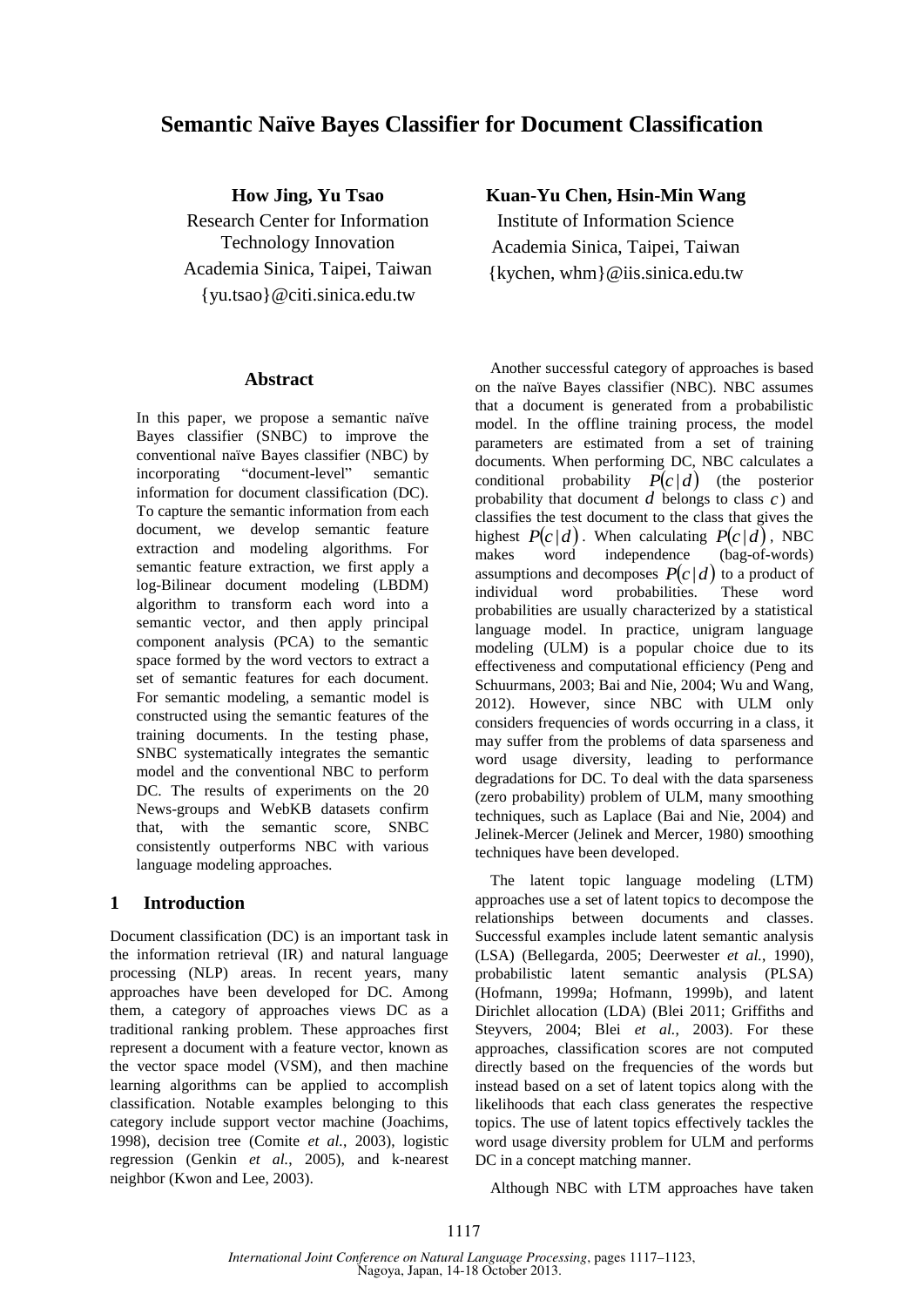the semantic information into account, the documentlevel semantic cues are not directly incorporated for the DC task (LTM approaches only extract the word frequency information from documents). In this paper, we intend to enhance the NBC-based approaches by incorporating document-level semantic information for DC. In the training phase, we estimate the parameters of the semantic model by using the training documents. In the testing phase, a semantic score is computed based on the given test document with a particular class. The final decision of DC is made based on a combined score from the semantic model and the traditional NBC. Since the proposed framework is derived based on the NBC framework, we name it "semantic NBC" (SNBC). We conduct experiments on two sets of corpora, namely 20 Newsgroups and WebKB. Experimental results demonstrate that SNBC consistently outperforms NBC with various language modeling approaches.

The remainder of this paper is organized as follows. Section 2 defines the notations and briefly reviews the related work. Section 3 introduces the proposed SNBC framework. Section 4 describes our experimental setup and discusses experimental results. Finally, we conclude this work in Section 5.

### **2 Related Work**

In this section, we present notation and terminology to be used in the following discussions and review related work to the proposed SNBC framework.

#### **2.1 Notation**

The basic unit in a DC task is word, which is denoted as *w*, where  $w \in V$ , and **V** denotes the vocabulary set. A document is a sequence of words, and we denote a document by  $d$ , where  $|d|$  represents the total number of words in the document. A class is a predefined document class, and we denote a class by *c*. Assuming that we have  $|C|$  distinct classes, the goal of DC is to classify a test document *dtest* into a specific class c, where  $c \in \mathbb{C}$ .

### **2.2 Naïve Bayes Classifier with Language Modeling**

NBC performs DC in two stages: training and testing. In the training stage, a generative model is estimated based on the training documents for each class. In the testing stage, NBC calculates the posterior probability of each class given the evidence of the test document and selects the class that gives the highest probability

$$
\hat{c} = \underset{c}{\operatorname{argmax}} P(c \mid d). \tag{1}
$$

By applying Bayes' theorem on  $P(c|d)$ , we have

$$
P(c|d) = \frac{P(d|c)P(c)}{P(d)} \propto P(d|c)P(c), \quad (2)
$$

where  $P(d | c)$  is the likelihood of document d under class *c* . Since NBC assumes that words in *d* are independent to each other,  $P(d | c)$  can be decomposed as

$$
P(d \mid c) = \prod_{w \in d} P(w \mid c)^{n(w,d)},\tag{3}
$$

where  $P(w|c)$  is the class unigram probability, which indicates the likelihood of word  $w$  occurring in the class c, and  $n(w,d)$  denotes the frequency of word  $w$  occurring in  $d$ . Generally, a unigram language model (ULM) is used for calculating  $P(w|c)$ . However, ULM may encounter a data sparseness (zero-probability) problem. To deal with this problem, many smoothing techniques have been developed. Laplace and Jelinek-Mercer smoothing techniques are two successful examples.

The Laplace smoothing technique calculates  $P(w|c)$  by

$$
P_{\text{La}}(w|c) = \frac{1 + n(w, c)}{|V| + \sum_{w \in V} n(w, c)},
$$
\n(4)

where  $n(w, c)$  denotes the frequency of word w occurring in class *<sup>c</sup>* .

The Jelinek-Mercer smoothing technique calculates  $P(w|c)$  by

$$
P_{\text{JM}}(w|c) = \lambda \frac{n(w,c)}{\sum\limits_{w \in \mathbf{V}} n(w,c)} + (1 - \lambda) P_{\text{BG}}(w),
$$
\n(5)

where  $P_{\text{BG}}(w)$  is a background language model obtained from the entire training corpus. The tunable parameter  $\lambda$  in Eq. (5) can be determined based on a set of development data. Although many studies have proven that NBC with ULM can provide satisfactory performance, the method has a limitation: the classification process is based on literal term matching and only considers frequencies of words occurring in a class. Thus, NBC with ULM usually suffers from the issue of word usage diversity and polysemy, which can degrade the DC performance.

### **2.3 Latent Topic Modeling**

In contrast to literal term matching, a latent topic language modeling (LTM) incorporates a set of latent topic variables to decompose the relationships between documents and classes. PLSA (Hofmann, 1999a; Hofmann, 1999b) and LDA (Blei, 2011; Griffiths and Steyvers, 2004; Blei *et al.*, 2003) are two representative LTM approaches. For PLSA,  $P(d \mid c)$  is formulated as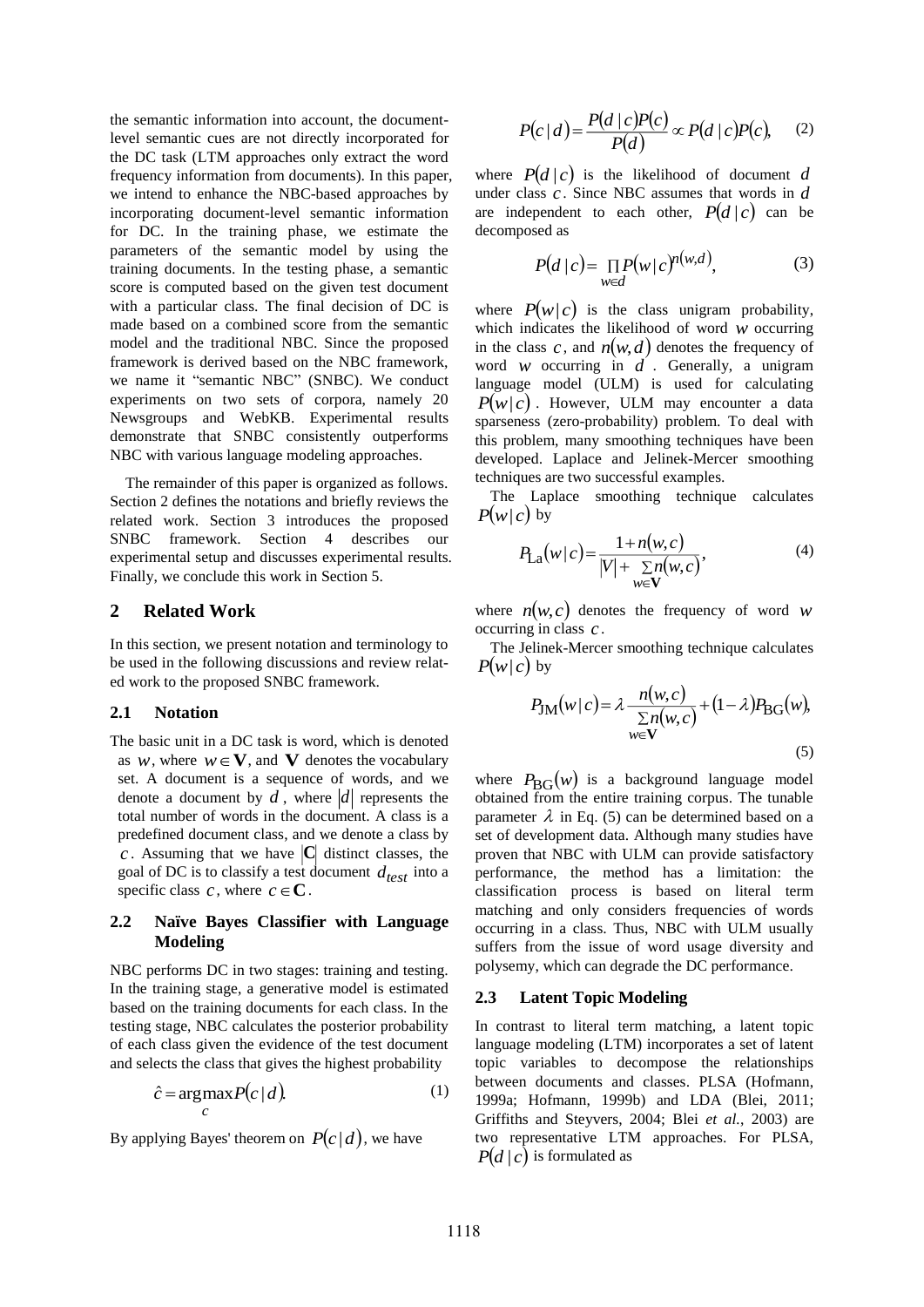$$
P_{\text{PLSA}}(d|c) = \prod_{w \in d} \left[ \sum_{k=1}^{K} P(w|T_k) P(T_k|c) \right]^{n(w,d)},\tag{6}
$$

where  $T_k$  is the  $k^{\text{th}}$  latent topic variable, and  $K$ denotes the total number of latent topics. The wordtopic likelihood  $P(w | T_k)$  and topic-class likelihood |  $P(T_k | c)$  can be estimated beforehand by maximizing the total log-likelihood of the training data. For traditional NBC with ULM, the model implicitly assumes that each word in a document is drawn from a single topic distribution. On the contrary, LTM generalizes the idea to allow a mixture of latent topics, which can overcome the word diversity problem of ULM.

LDA shares a same concept as PLSA that uses a set of latent topic variables to model  $P(w|c)$ . The major difference between LDA and PLSA is that PLSA assumes the parameters of topic models to be fixed and unknown, while LDA considers the parameters as random variables that follow a Dirichlet distribution. Because LDA uses a complex form for latent topic modeling, the estimation of model parameters is hard to be solved by an exact inference. To simplify the estimation, a variety of approximation algorithms, such as the variational Bayesian expectation maximization (VBEM) (Blei, 2011; Blei *et al.*, 2003) and Gibbs sampling (Griffiths and Steyvers, 2004) algorithms, have been proposed.

#### **2.4 Log-Bilinear Document Modeling**

Log-Bilinear document modeling (LBDM) (Maas and Ng, 2010; Maas *et al.*, 2011) can be considered as a relaxed version of LTM. LBDM attempts to learn the word representation with a semantic space and use training documents to constrain those semantically similar words to be represented in near vicinity. The major difference of LBDM and LTM is that LBDM aims to directly parameterize the model for capturing word representations, while LTM focuses on estimating a set of latent topics (Maas and Ng, 2010).

For matching the empirical distribution of words in each document, LBDM introduces a document specific variable  $\theta$  and defines the probability of a document as

$$
P(d) = \int P(d, \theta) d\theta
$$
  
= 
$$
\int P(\theta) \prod_{w \in d} P(w | \theta)^{n(w,d)} d\theta,
$$
 (7)

where

$$
P(w | \theta) = \frac{\exp(\theta^T \phi_w + b_w)}{\sum_{w' \in \mathbf{V}} \exp(\theta^T \phi_{w'} + b_{w'})},
$$
(8)

where  $\phi_w$  is a vector representation of word *w*, and  $b_w$  denotes a bias for word *w*. LBDM assumes that  $\phi_w^{\prime\prime}$  and  $\theta$  are in  $\mathfrak{R}^{\beta}$ , and the variable  $\theta$  is modeled by a Gaussian prior density. The probability  $P(w | \theta)$ indicates how close the vector representation of word  $w, \, \phi_w^{\vphantom{\dagger}}$  , is to  $\theta$  .

Assuming that we are dealing with the entire set of document collection,  $\mathbf{D}$ , the word representation matrix  $\mathbf{R} \in \mathbb{R}^{\beta \times |\mathbf{V}|}$  (the *i*<sup>th</sup> column vector of **R** denoting the vector representation of the  $\vec{r}$ <sup>th</sup> word in the vocabulary) and word bias  $\mathbf{b} \in \mathbb{R}^{\vert V \vert}$  (the *i*<sup>th</sup>) component of  $\bf{b}$  denotes the bias term for the  $i^{\text{th}}$ word in the vocabulary) can be estimated by

$$
\{\hat{\mathbf{R}}, \hat{\mathbf{b}}\} = \arg \max_{\mathbf{R}, \mathbf{b}} P(\mathbf{D}; \mathbf{R}, \mathbf{b})
$$
  
= 
$$
\arg \max_{\mathbf{R}, \mathbf{b}} \prod_{d \in \mathbf{D}} \left[ P(\theta_d) \prod_{w \in d} P(w | \theta_d; \mathbf{R}, \mathbf{b})^{n(w,d)} d\theta_d.
$$
  
(9)

The integral over  $\theta_d$  in Eq. (9) is intractable. To simplify the estimation, we assume that the posterior distribution is highly peaked around the MAP estimate of  $\theta_d$ . By adding regularization terms for **R** and  $\theta_d$  and taking the logarithm, the parameters of LBDM are approximately estimated by

$$
\{\hat{\mathbf{R}}, \hat{\mathbf{b}}\} = \underset{\mathbf{R}, \mathbf{b}}{\arg \max} \Bigg[ \sum_{d \in \mathbf{D}} \sum_{w \in d} n(w, d) \log P(w | \hat{\theta}_d; \mathbf{R}, \mathbf{b}) + \lambda ||\mathbf{R}||^2 + \lambda ||\hat{\theta}_d||^2 \Bigg],
$$
\n(10)

where  $\hat{\theta}_d$  denotes the MAP estimate of  $\theta_d$  for each document  $d \in \mathbf{D}$ . Since the objective function in Eq. (10) is not convex, a coordinate ascent process is performed to estimate the parameters. The estimation process first optimizes the word representations ( **R** and **b**) with keeping the MAP estimates  $\theta_d$  of each ˆdocument fixed. Next, we find the new MAP estimate for each document with keeping the word representations fixed. The two estimation processes are performed iteratively until reach convergence.

When performing DC, for the class  $c$ , the MAP estimate of the variable  $\theta_c$  is estimated by using the word representations  $\mathbf{R}$ ,  $\mathbf{b}$ , and a pseudo-document, which is a collection of the entire set of training documents belonging to class  $c$ . Next, the similarity between a document and a class  $c$  is determined by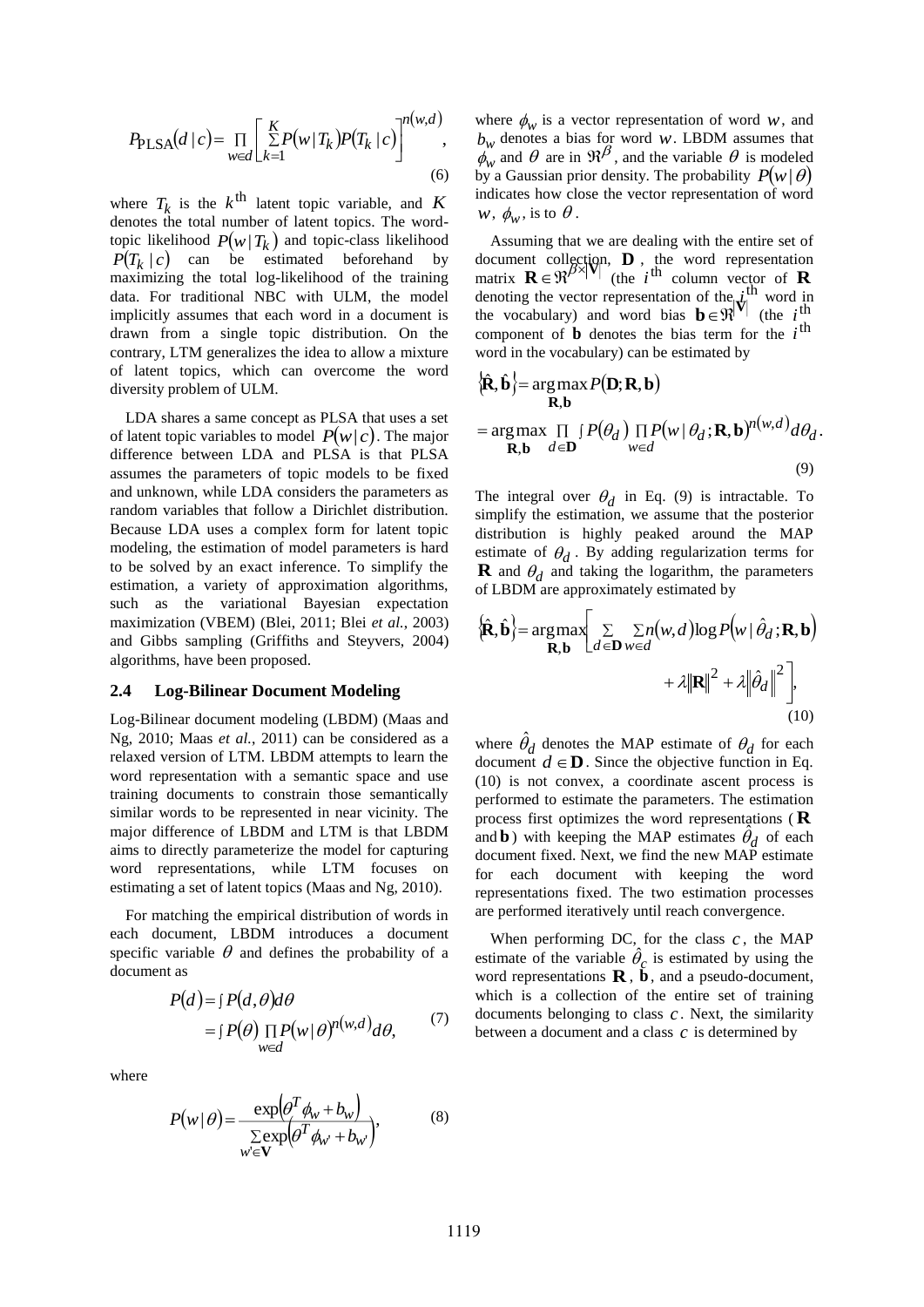

Fig. 1. Semantic feature extraction (SFE) for the  $c^{\text{th}}$ class

$$
P(d \mid c) = \prod_{w \in d} P(w \mid \hat{\theta}_c)^{n(w,d)}
$$
  
= 
$$
\prod_{w \in d} \left( \frac{\exp(\hat{\theta}_c^T \phi_w + b_w)}{\sum_{w' \in \mathbf{V}} \exp(\hat{\theta}_c^T \phi_{w'} + b_w)} \right)^{n(w,d)}
$$
 (11)

#### **3 Semantic Naïve Bayes Classifier**

NBC with LTM models has taken the semantic information into account and been confirmed effective for DC. However, the "document-level" semantic cues are not directly incorporated. In other words, documents are only treated as a sequence of words when determined the similarity between a class and a document (*cf.* Section 2). To exploit the semantic information of documents, we propose a semantic NBC (SNBC) framework in this paper. In what follows, we articulate the derivation of SNBC and the implementation process of SNBC to perform DC.

#### **3.1 Literal and Semantic Models of SNBC**

As presented in Section 2, NBC performs DC by conducting literal term matching (Eqs. (1)-(3)). To incorporate document-level semantic information, we divide  $P(d \mid c)$  into two parts, namely the literal part and the semantic part, and reformulate Eq. (1) as

$$
\hat{c} = \underset{c}{\arg \max} P(c | d)
$$
\n
$$
= \underset{c}{\arg \max} P(d | c) P(c)
$$
\n
$$
= \underset{c}{\arg \max} P(d_s, d_l | c) P(c),
$$
\n(12)

where  $d_s$  and  $d_l$  denote the semantic and literal parts, respectively. By assuming that the literal and semantic parts are conditionally independent given a class, we have

$$
P(d_s, d_l \mid c) = P(d_s \mid c) P(d_l \mid c) \tag{13}
$$



Fig. 2. Semantic modeling and semantic score calculation for a test document

As presented in Section 2,  $P(d_l | c)$  can be estimated by NBC with any language modeling approaches. The calculation of semantic model,  $P(d_s | c)$ , will be detailed in the next section.

### **3.2 Document-level Semantic Information Capturing**

This section describes the semantic feature extraction, semantic modeling, and semantic score calculation procedures in the SNBC framework.

#### **3.2.1 Semantic Feature Extraction**

As introduced in Section 2, LBDM can transform a word into a semantic vector representation. In the proposed SNBC framework, we incorporate LBDM to perform semantic feature extraction (SFE). Fig. 1 illustrates the SFE process. Assume that we have  $N_c$ documents in the  $c^{\text{th}}$  class. For the  $n^{\text{th}}$  document, we apply LBDM to represent each word into a semantic vector. The collection of word vectors in that document then forms a semantic subspace for that document, denoted as  $E_c^n$ . Next, we apply principal component analysis (PCA) on  $E_c^n$  to extract its principal vectors,  $F_c^n$ . Finally, we use the principal vectors  $F_c^n$  to capture main directions of semantic topics of the document  $d_c^n$ . In this paper, we only use the eigenvector with the largest eigenvalue as the semantic feature for  $d_c^n$ . We will study the use of multiple eigenvectors in our future work.

### **3.2.2 Semantic Modeling and Score Calculation**

Figure 2 illustrates the semantic modeling process, which can be divided into training and testing stages. In the training stage, we use the semantic features of the training documents to estimate a semantic model, where each class is modeled by a semantic distribution. In this paper, we use the Gaussian mixture model (GMM) for semantic modeling. Because each class may include several sub-topics (e.g., tennis, basketball, and boxing are all categorized in the sports class), we believe that GMM is a suitable model to characterize the semantic distribution for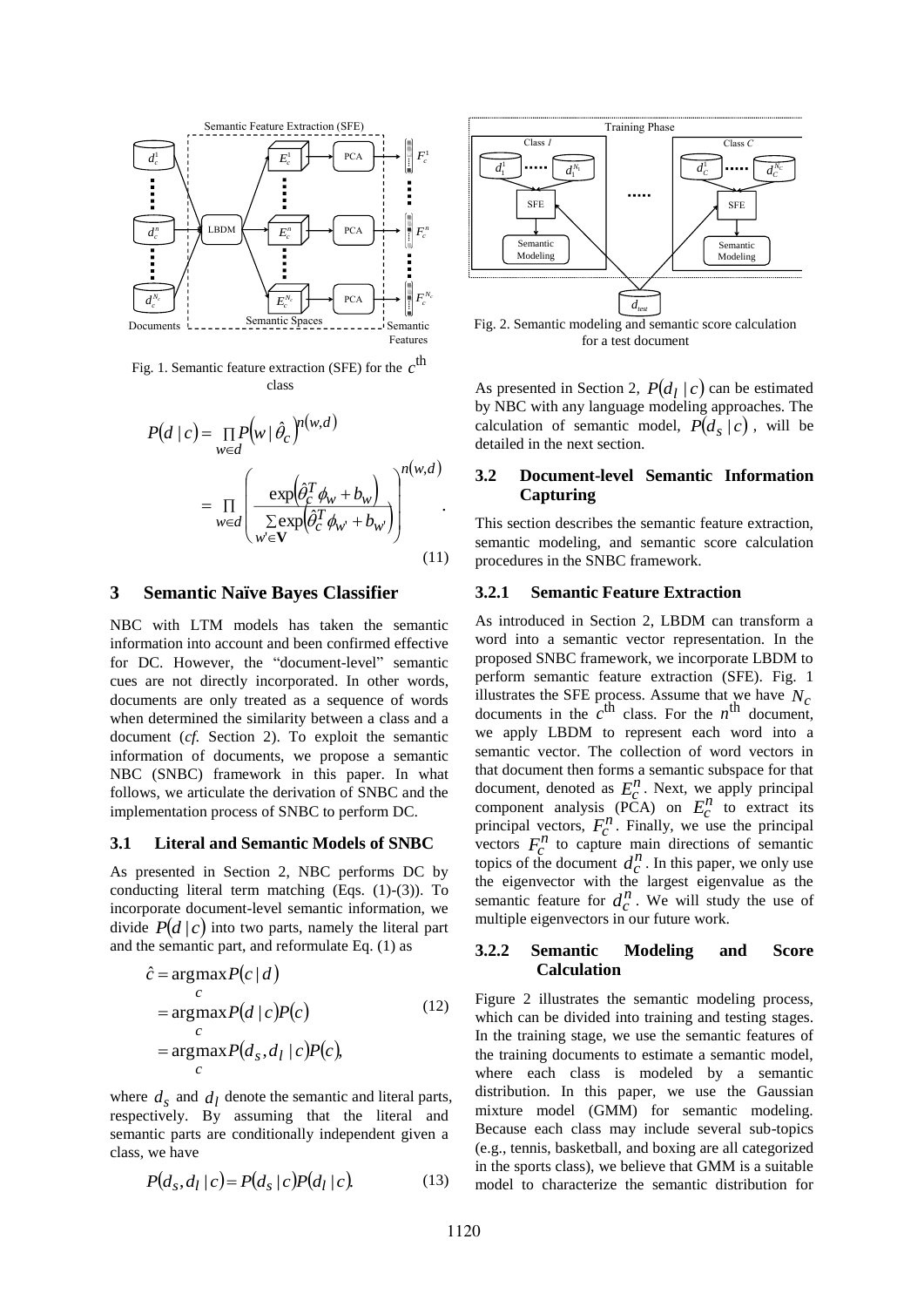

Fig. 3. SNBC score calculation for a test document

each class. The semantic features of the training documents belonging to each class are used to train the GMM for that class. In the testing stage, for each class, the class specific SFE is performed to extract the semantic feature of the test document. Next, the extracted feature is tested on the class specific GMM to obtain the semantic score,  $P(d_s | c)$ , indicating the semantic likelihood of document *d* on class *<sup>c</sup>*. Since the covariances for different GMMs may vary, we design a normalization algorithm to compensate the variations of semantic likelihoods by

$$
P(d_s \mid c) = \frac{\sum\limits_{m=1}^{M_c} \pi_m N(F_c \mid \mu_m, \Sigma_m)}{\sum\limits_{m=1}^{M_c} \pi_m N(\mu_m \mid \mu_m, \Sigma_m)},
$$
(13)

where  $F_c$  is the semantic feature of the test document  $d_{test}$  for the  $c^{\text{th}}$  class, and the GMM model of class *c* has  $M_c$  Gaussian components with mean vectors  $\{\mu_1, ..., \mu_{M_c}\}$ , covariance matrices  $\{\Sigma_1, ..., \Sigma_{M_c}\}$ ,  $\mu_1, ..., \mu_{M_c}$ , covariance matrices<br>and mixture weights  $\left\{\pi_1, ..., \pi_{M_c}\right\}$ .

### **3.3 SNBC Score Calculation**

With NBC and the semantic model, we can calculate the final SNBC score by multiplying scores from three different information sources, namely the class prior, semantic information, and literal language modeling, as illustrated in Fig. 3. We further use  $\alpha$  to control the scale of semantic information. Therefore, the classification rule for SNBC becomes

$$
\hat{c} = \underset{c}{\arg\max} P(d_s \mid c)^{\alpha} P(c) \underset{w \in d}{\prod} P(w \mid c)^{n(w,d)}, \ (14)
$$

where the class prior,  $P(c)$ , is simply kept uniform in this paper.

### **4 Experiments**

This section describes our experimental setup, performance measure, and experimental results.

#### **4.1 Experimental Setup**

We conducted the DC experiments on 20 Newsgroups *d*<sub>test</sub>  $\longleftrightarrow$  **a**  $\longrightarrow$  *argmax* (20Ng) and WebKB datasets (http://web.ist.utl.pt/aca rdoso/datasets/) (Cardoso-cachopo and Oliveira, 2003). The pre-processing steps include stemming, removing stop words, and removing numbers and words with occurrence below four. 20Ng contains roughly 20,000 documents, which distribute approximately even across 20 classes. These documents are randomly divided into 60% for training and 40% for testing. WebKB originally contains seven different categories, and we use four major classes in the experiments. Finally there are around 4,200 documents, which are randomly divided into two thirds for training and one third for testing. Albeit that the way to systemically determine the values of the parameters in various machine learning approaches is still an open issue and needs further investigation and proper experimentation, the parameters in the following experiments are set empirically as follows. The number of latent topics and the dimension of LDBM are set to 10, which gives the optimal result in our preliminary experiments. For semantic modeling, the number of GMMs equals to the number of classes, and each GMM is characterized by 20 Gaussian components. The parameter  $\alpha$  is set to 0.6.

#### **4.2 Performance Measure**

In the following DC experiments, we use the standard F1-score measure for evaluation. F1-score (*F*) can be decomposed into two parts, namely recall (*R*) and precision (*P*).

$$
R = \frac{\text{\#correct positive prediction}}{\text{\# positive examples}},\tag{15}
$$

$$
P = \frac{\text{#correct positive prediction}}{\text{# positive prediction}},\tag{16}
$$

$$
F = \frac{2 \times R \times P}{R + P}.\tag{17}
$$

To evaluate the average F1-scores across all the classes, we adopt micro-averaged and macro-averaged F1-scores (Yang, 1999). The micro-averaged F1-score assigns a same weight across different classes while the macro-averaged F1-score gives each class a specific weight according to the number of documents within that class.

#### **4.3 Experimental Results**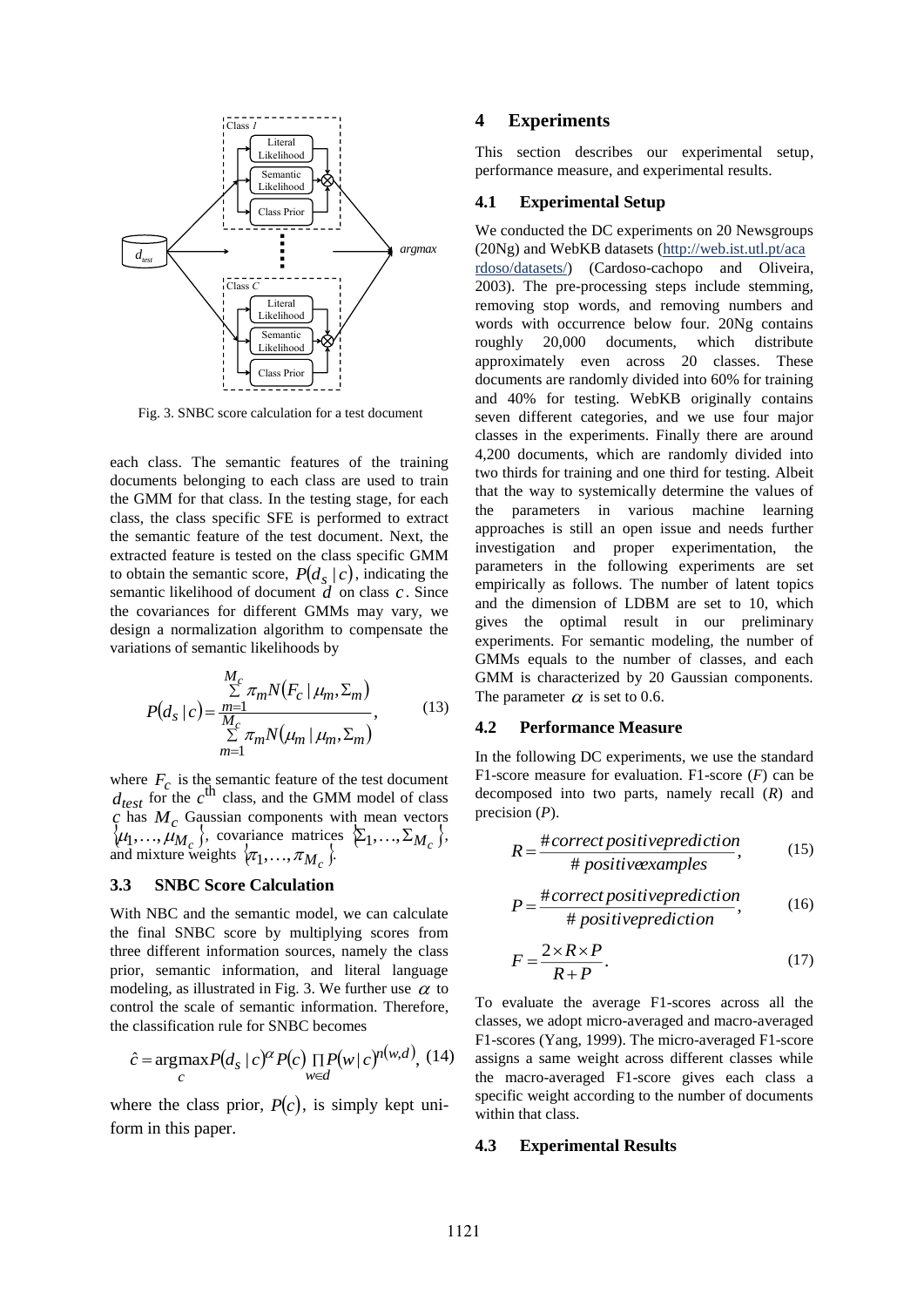First, we evaluate the performance of conventional NBC with various language models, including ULM with Jelinek-Mercer smoothing (JM), LDA, and LBDM; their average F1-scores evaluated on WebKB and 20Ng are listed as JM, LDA, and LBDM, respectively, in the upper three rows in Tables 1 and 2. From Tables 1 and 2, we observe that LDA outperforms JM and LBDM in most cases. The results indicate that topic modeling performs better than other language modeling approaches, which is consistent with many previous studies (Blei *et al.*, 2003).

Next, we combine the above three NBC systems, namely JM, LDA, and LBDM, with the semantic information (as presented in Section 3.3); the corresponding results are listed as SNBC (JM), SNBC (LDA), and SNBC (LBDM), respectively, in the lower three rows of Tables 1 and 2. From the experimental results, we note that SNBC consistently outperforms conventional NBC systems. The improvements from NBC to SNBC have been confirmed statistically significant based on the t-test (Agresti and Franklin, 2008). The superscript \* in Tables 1 and 2 indicates that the corresponding improvement is significant at the 0.05 confidence level. Our experimental results confirm that the document-level semantic information provides complementary knowledge to the NBC with LTM and thus improve its performance for DC.

# **5 Conclusions**

This paper has proposed a semantic naïve Bayes classifier (SNBC) that incorporates document-level semantic information to improve the performance of the conventional NBC for the DC task. The SNBC framework includes a semantic feature extraction scheme to extract the semantic information of a training/test document and a semantic modeling algorithm to compute the semantic score for a given document. In the testing phase, SNBC combines the semantic score and the language modeling score to perform DC. Our experiments have been conducted on the 20 Newsgroups and WebKB datasets. The results demonstrated that SNBC can improve the DC performance in terms of Micro-F1 and Macro-F1 scores for NBC with various language modeling techniques. The performance improvement of SNBC over NBC confirms the effectiveness of integrating document-level semantic information into the conventional NBC. Notably, this study adopts LBDM to prepare semantic features; other semantic extraction methods, such as PLSA and LDA, can also be used to prepare semantic features. More experiments on SNBC using different semantic extraction methods will be conducted and compared with other existing state-of-the-art approaches in the future.

| Table 1. F1-scores of NBC and SNBC on the WebKB |
|-------------------------------------------------|
| dataset                                         |

|             | uaiasci  |          |
|-------------|----------|----------|
| Models      | Micro-F1 | Macro-F1 |
| JM          | 0.8381   | 0.8258   |
| LDA         | 0.8388   | 0.8253   |
| <b>LBDM</b> | 0.8187   | 0.8133   |
| SNBC(JM)    | 0.8491   | 0.8403   |
| SNBC(LDA)   | 0.8603   | 0.8496   |
| *SNBC(LBDM) | 0.8488   | 0.8346   |

|  | Table 2. F1-scores of NBC and SNBC on the 20Ng |  |
|--|------------------------------------------------|--|
|  |                                                |  |

| dataset     |          |          |  |  |
|-------------|----------|----------|--|--|
| Models      | Micro-F1 | Macro-F1 |  |  |
| JM          | 0.8131   | 0.8070   |  |  |
| LDA         | 0.8190   | 0.8122   |  |  |
| <b>LBDM</b> | 0.8144   | 0.8072   |  |  |
| SNBC(JM)    | 0.8293   | 0.8152   |  |  |
| SNBC(LDA)   | 0.8305   | 0.8213   |  |  |
| *SNBC(LBDM) | 0.8346   | 0.8251   |  |  |

# **References**

- Alan Agresti and Christine A. Franklin. 2008. In Statistics: The Art and Science of Learning from Data. Prentice Hall.
- Alexander Genkin, David D. Lewis, and David Madigan. 2005. Sparse Logistic Regression for Text Categorization. DIMACS Working Group on Monitoring Message Streams. Project Report.
- Ana Cardoso-cachopo, and Arlindo L. Oliveira. 2003. An empirical comparison of text categorization methods. In String Processing and Information Retrieval, 10<sup>th</sup> International Symposium, pages 183-196.
- Andrew L. Maas and Andrew Y. Ng. 2010. A probabilistic model for semantic word vectors. In Deep Learning and Unsupervised Feature Learning Workshop X NIPS.
- Andrew L. Maas, Raymond E. Daly, Peter T. Pham, Dan Huang, Andrew Y. Ng, and Christopher Potts. 2011. Learning word vectors for sentiment analysis. In Proceedings of the  $49<sup>th</sup>$  Annual Meeting of the Association for Computational Linguistics: Human Language Technologies, pages 142-150.
- David M. Blei, Andrew Y. Ng, and Michael I. Jordan. 2003. Latent dirichlet allocation. Journal of Machine Learning Research, 3:993-1022.
- David M. Blei. 2011. Introduction to probabilistic topic models. Communications of the ACM, 55(4):77–84.
- Francesco De Comite, Remi Gilleron, and Marc Tommasi. 2003. Learning multi-label alternating decision trees from texts and data. In Proceedings of MLDM, pages 251-274.